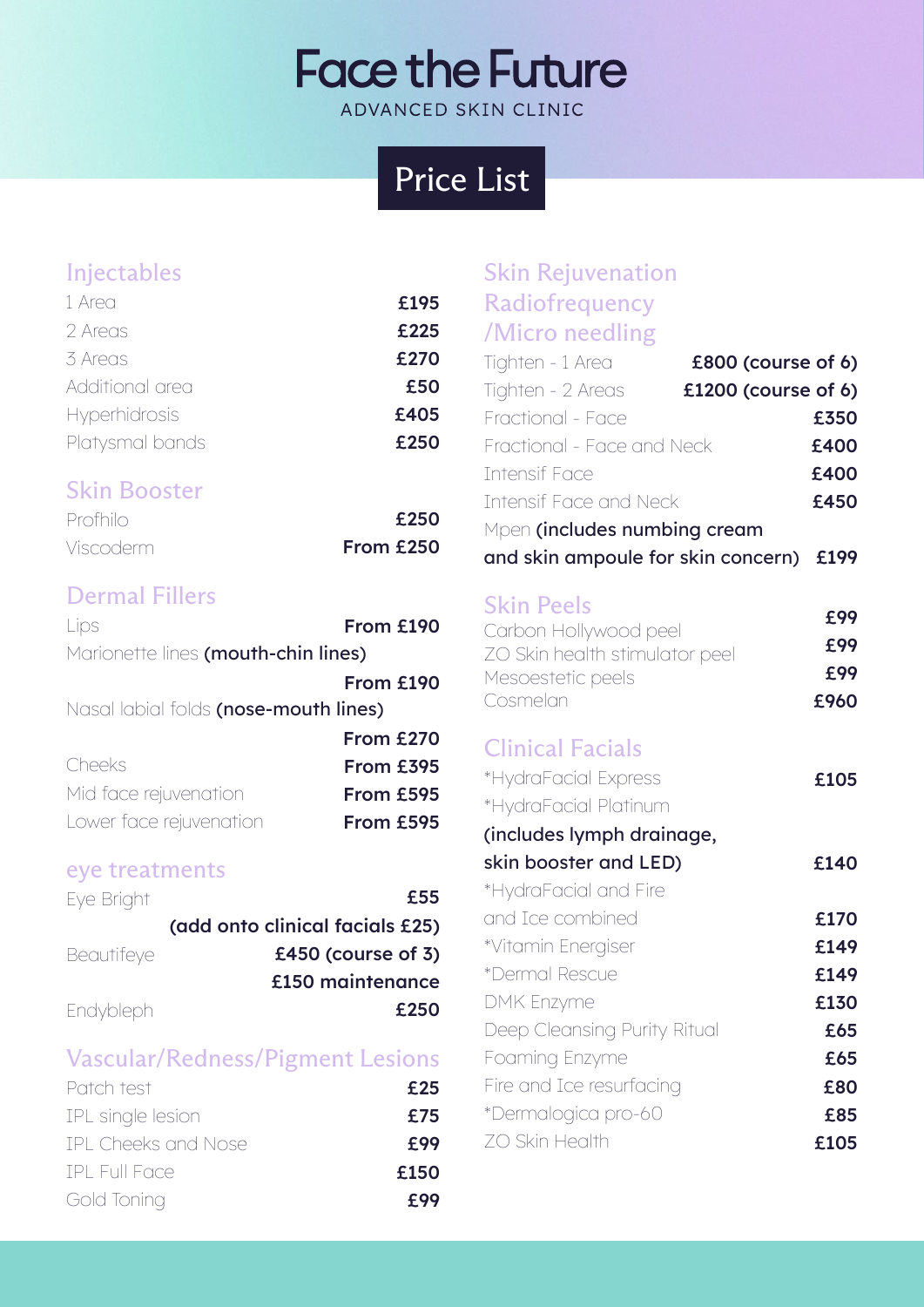### Blemish Removal

| One blemish        | £65 |
|--------------------|-----|
| Multiple blemishes | £99 |

#### Body

\*Cellulite/Toning Acoustic wave therapy £69 Radiofrequency tighten - 1 Area

|               | £800 (course of 6) |
|---------------|--------------------|
| B12 Injection | £40                |
|               | £150 (course of 4) |

## Hair Removal

| Patch test           | £25                        |
|----------------------|----------------------------|
| Electrolysis 15 min  | £30                        |
| *Electrolysis 30 min | £50                        |
| Alkaline Wash        | From £50                   |
| Laser Hair Removal   | <b>Separate Price List</b> |

#### Tattoo Removal

| Patch test    | £25  |
|---------------|------|
| *Small        | £50  |
| *Medium       | £80  |
| <i>*Large</i> | £125 |

\*Courses available: Pay for 5 treatments and receive the 6<sup>th</sup> treatment free (all courses must be paid upfront and used within 18 months from purchase. Tattoo courses must be used within 24 months and are non-refundable).

Packages and bespoke packages available. Please see additional price list.

facethefutureclinic.co.uk 0113 282 3300 141 Newmarket Lane, Wakefield, West Yorkshire, WF3 4BY